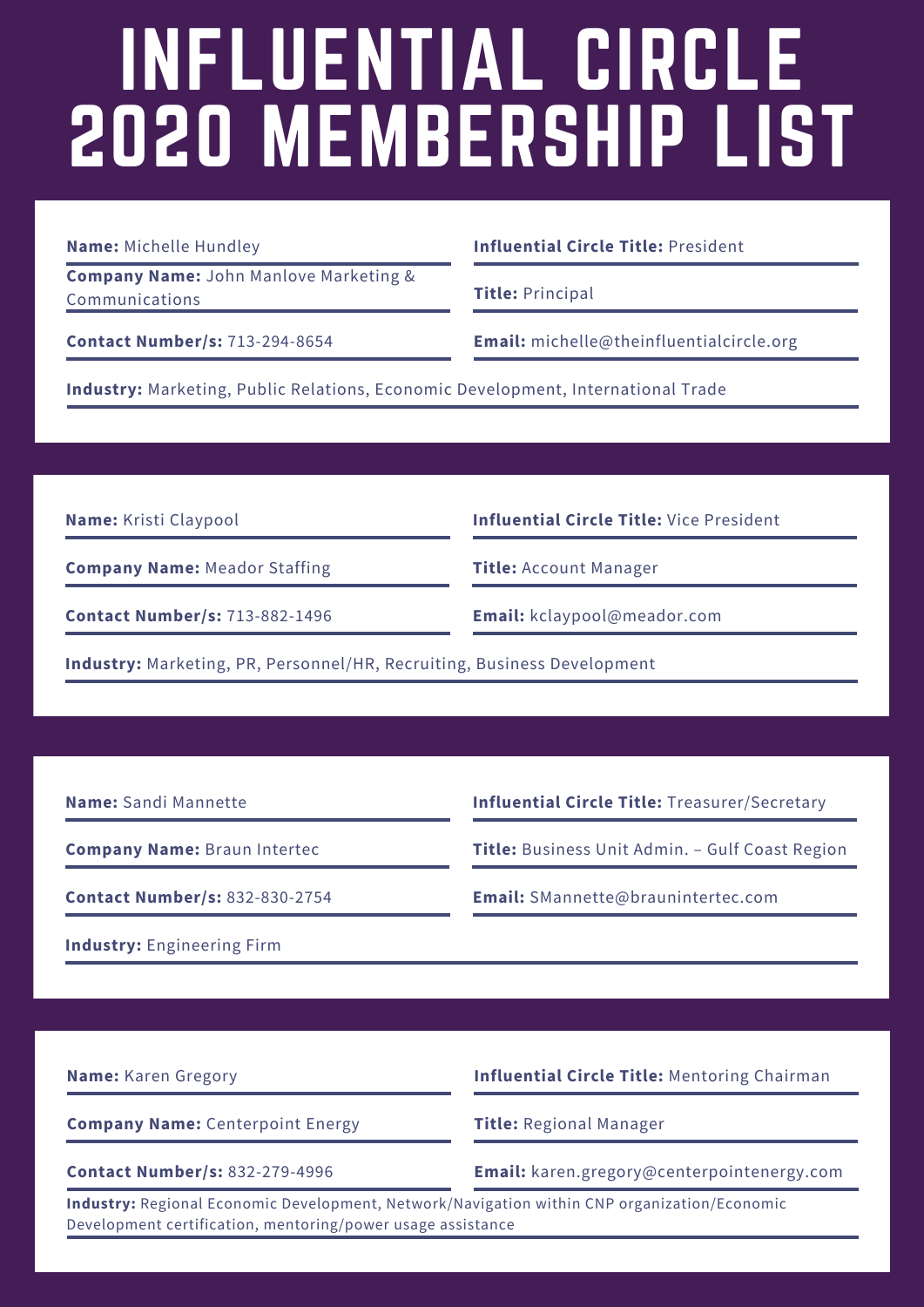| <b>Name:</b> Elvira Orozco |  |  |
|----------------------------|--|--|
|----------------------------|--|--|

**Company Name:** Chas. P. Young - An RRD Co.

**Contact Number/s:** 832-758-4962 **Email:** eorozco@cpy.com

**Influential Circle Title: Membership Chairman** 

**Title:** Large Format & Technology Supervisor

**Industry:** Commercial Printer and Promo

**Company Name:** laneMKTG

**Name:** Alex Lane **Influential Circle Title:** Comm./Events Chairman

**Title:** President

**Contact Number/s:** 713-301-1093 **Email:** alex@lanemktg.com

**Industry:** Digital Marketing, Social Media, Copywriting

**Name:** Beth Purpich **Influential Circle Title:** Member

**Company Name:** Elizabeth Purpich Collection

**Contact Number/s:** 281-881-6068 **Email:** byounger35@gmail.com

**Title:** Owner

**Industry:** Manufacturing, Importing, Retail - Custom handbags - Fashion

**Name:** Christine Schlenker **Influential Circle Title:** Member

**Company Name:** Greater Houston Port Bureau

**Contact Number/s:** 281 935-1062 **Email:** cschlenker@txgulf.org

**Title:** Vice President

**Industry:** Industry relations; strategic planning; board engagement; business storytelling; marketing; business writing; economic and policy analysis; process development

**Name:** Dani Grant **Influential Circle Title:** Member **Company Name:** Noltex and TLR Solutions **Contact Number/s:** 281-702-2975 **Email:** dannette\_grant@noltex.com **Industry:** Human Resources - Community Relations - Workforce Development - Property Management - Military/Governement - Jones Act Laws **Title:** HR Manager/Small Business Owner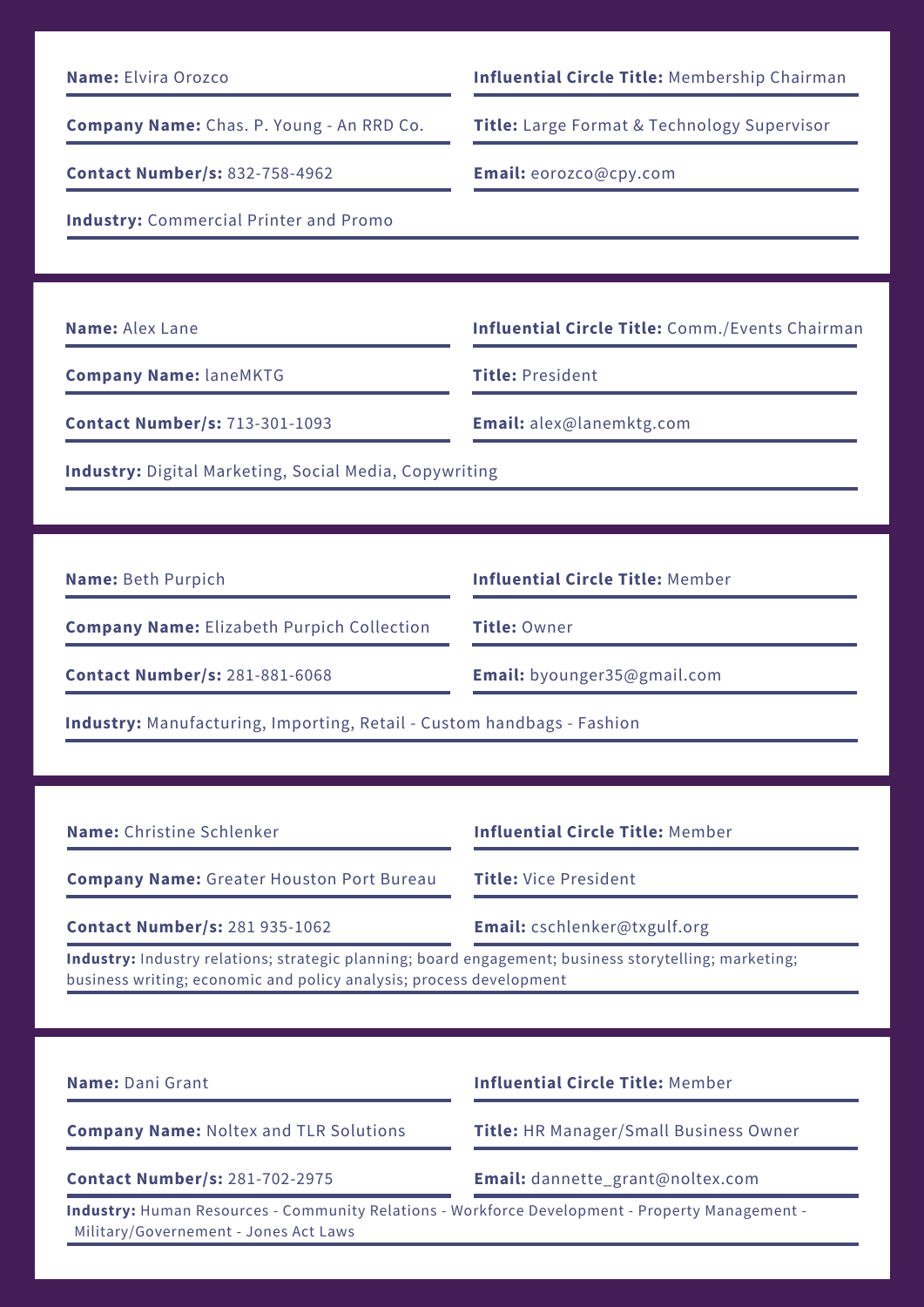**Company Name:** CRA, Inc.

**Contact Number/s:** 832-278-5331 **Email:** khargett@crahouston.com

**Name:** Kimberly Hargett **Influential Circle Title:** Member

**Title:** President

**Industry:** Hydrographic Surveying

**Company Name:** Marsh Wortham, a division of Marsh USA Inc.

**Name:** Lea Gibson **Influential Circle Title:** Member

**Title:** Assistant Vice President

**Contact Number/s:** 713.346.1454, 832.696.2988 **Email:** Lea.Gibson@Marsh.com

**Industry:** Group Health, Life, Property & Casualty Insurance

**Company Name:** Air Products

**Industry:** Pipeline Public Awareness

**Name:** Leticia Bailey **Influential Circle Title:** Member

**Title:** Pipeline Community Awareness

**Contact Number/s:** 281-954-1512 **Email:** baileyln@airproducts.com

**Name:** Marciel Dominguez-Watson **Influential Circle Title:** Member

**Company Name:** Connexion Research

**Title:** CoFounder

**Contact Number/s:** 713-373-7975 **Email:** marciel@connexionresearch.com

**Industry:** Market Research & Strategy - Hispanic Market

**Company Name:** University of Houston

**Contact Number/s:** 713-907-3805 **Email:** mkidd@uh.edu

**Industry:** Logistics Professor

**Name:** Margaret Kidd **Influential Circle Title:** Member

**Title:** Professor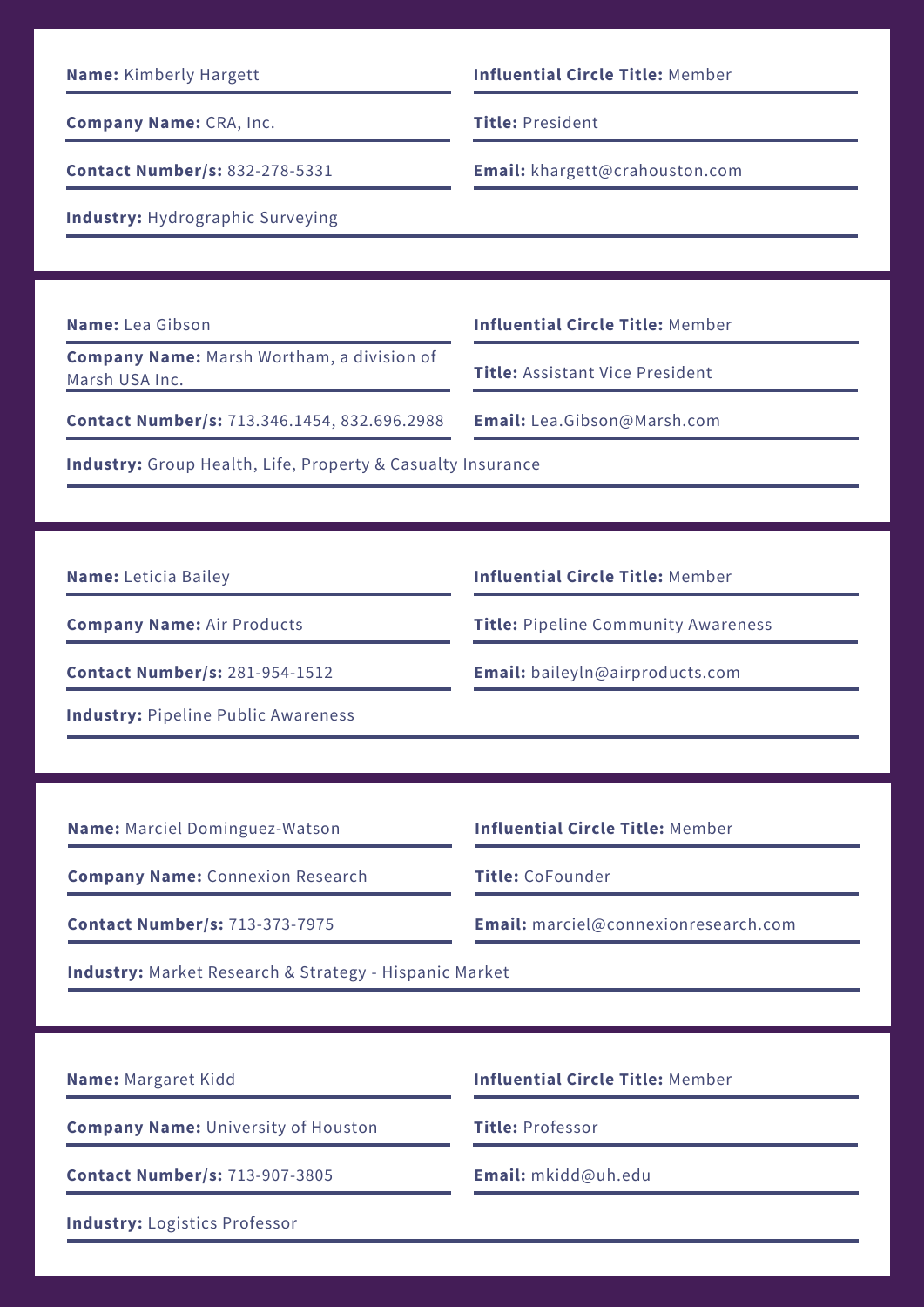| Name: Mary Jane Naquin                                                                                                                                                                                                                                                              | <b>Influential Circle Title: Member</b>             |  |  |
|-------------------------------------------------------------------------------------------------------------------------------------------------------------------------------------------------------------------------------------------------------------------------------------|-----------------------------------------------------|--|--|
| <b>Company Name: Informed Futures</b>                                                                                                                                                                                                                                               | Title: Owner                                        |  |  |
| <b>Contact Number/s: 281-451-0447</b>                                                                                                                                                                                                                                               | Email: M.J.Naquin@informedfutures.com               |  |  |
| <b>Industry: Futurist and Community Advisory Panel Facilitator</b>                                                                                                                                                                                                                  |                                                     |  |  |
|                                                                                                                                                                                                                                                                                     |                                                     |  |  |
| <b>Name:</b> Mary Margaret Hamilton                                                                                                                                                                                                                                                 | <b>Influential Circle Title: Member</b>             |  |  |
| <b>Company Name: The Hamilton Firm</b>                                                                                                                                                                                                                                              | <b>Title: Attorney at Law</b>                       |  |  |
| <b>Contact Number/s: 713-248-9651</b>                                                                                                                                                                                                                                               | Email: mmh@mmhamilton.com                           |  |  |
| <b>Industry: Attorney</b>                                                                                                                                                                                                                                                           |                                                     |  |  |
|                                                                                                                                                                                                                                                                                     |                                                     |  |  |
| <b>Name: Natalie Picha</b>                                                                                                                                                                                                                                                          | <b>Influential Circle Title: Member</b>             |  |  |
| <b>Company Name: Royal Harbour Partners</b>                                                                                                                                                                                                                                         | <b>Title: Partner</b>                               |  |  |
| <b>Contact Number/s: 281-667-7557</b>                                                                                                                                                                                                                                               | <b>Email:</b> natalie.picha@royalharborpartners.com |  |  |
| <b>Industry: Financial Advisor</b>                                                                                                                                                                                                                                                  |                                                     |  |  |
|                                                                                                                                                                                                                                                                                     |                                                     |  |  |
| <b>Name: Shareen Larmond</b>                                                                                                                                                                                                                                                        | <b>Influential Circle Title: Member</b>             |  |  |
| <b>Company Name: WGMA</b>                                                                                                                                                                                                                                                           | <b>Title: President</b>                             |  |  |
| <b>Contact Number/s: 713-459-5150</b>                                                                                                                                                                                                                                               | Email: shareen@wgma.org                             |  |  |
| Industry: Labor & Employment Law, State & Federal Lobbying, Collective Bargaining Administration,<br>Mediation, Contract Drafting & Review, State & Federal Bill Drafting, Settlement Negotiation, Brief Drafting &<br>Presentation, PAC Administration, Scholarship Administration |                                                     |  |  |
|                                                                                                                                                                                                                                                                                     |                                                     |  |  |
| Name: Citlalli Martinez                                                                                                                                                                                                                                                             | <b>Influential Circle Title: Member</b>             |  |  |
| <b>Company Name: WGMA</b>                                                                                                                                                                                                                                                           | <b>Title:</b> Maritime Affairs Representative       |  |  |

**Contact Number/s:** (713) 715-6431 **Email:** Citlalli@wgma.org

**Industry:** Labor & Employment Law, State & Federal Lobbying, Collective Bargaining Administration, Mediation, Contract Drafting & Review, State & Federal Bill Drafting, Settlement Negotiation, Brief Drafting & Presentation, PAC Administration, Scholarship Administration